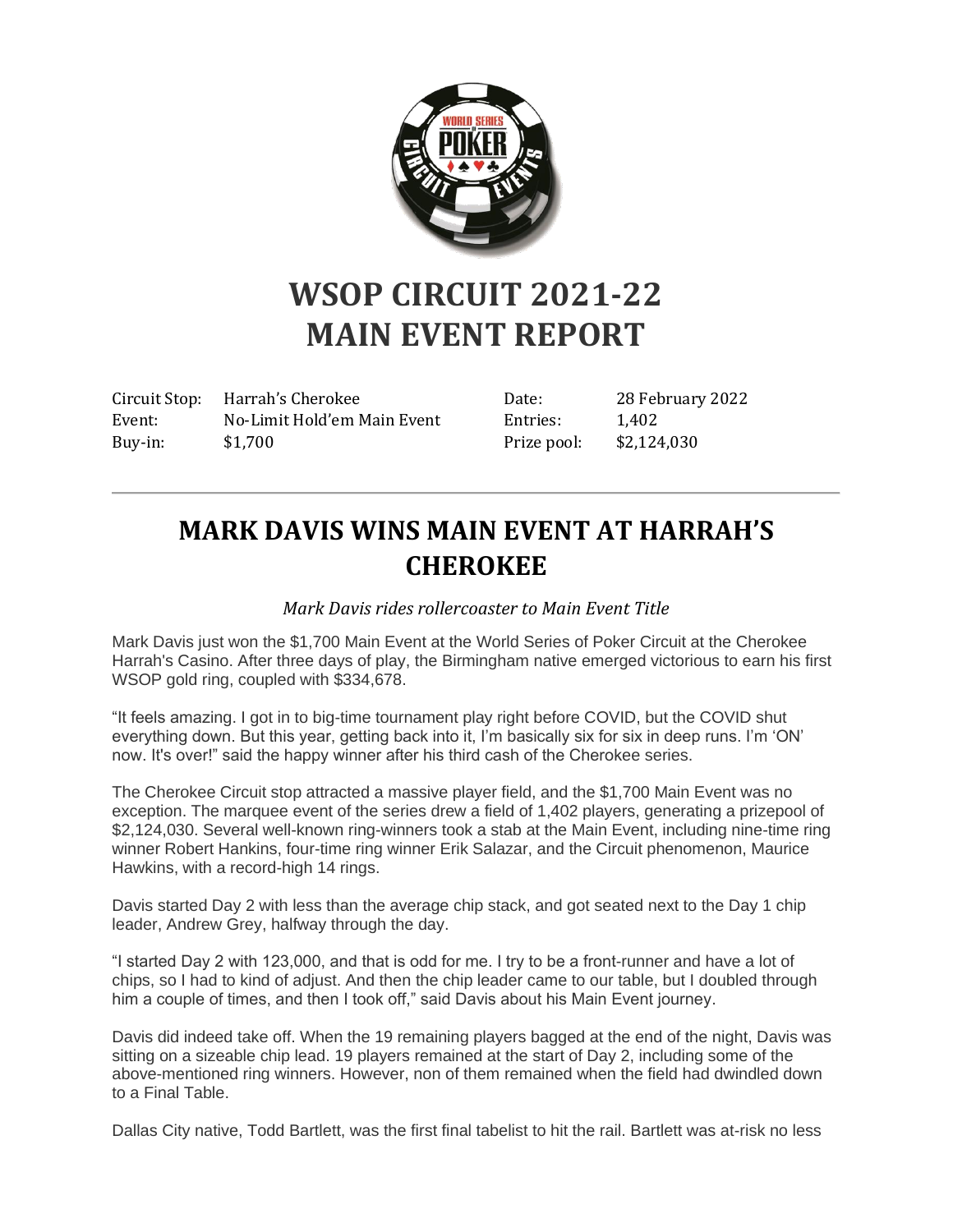than eight times at the final table, but he eventually had to admit defeat after [running into Davis.](https://www.wsop.com/tournaments/update/2ZRT/todd-bartlett-eliminated-in-9th-place-36191/) Pawley Thomas was the next player to bust, and Nicholas Power joined him shortly after.

Ring winner, Dale Roesel, was the chip leader for parts of the final day, but eventually busted in sixth place for a \$72,783 payday. Roesel [won his ring](https://www.wsop.com/tournaments/results/?tid=13136&grid=989) back in 2013, and had not played a single tournament in eight years prior to firing a bullet in the Cherokee Main Event.

Davis eventually found himself heads-up against Adam Ney. The intense heads-up battle lasted for over two hours until Davis could take it down after [calling Ney's all-in](https://www.wsop.com/tournaments/update/2ZSJ/adam-ney-eliminated-in-2nd-place-206844/) and winning the flip that followed. The match-up was a familiar one, as the two final tabled [Event #2](https://www.wsop.com/tournaments/updates/?aid=1&grid=4925&tid=20182&rr=5) at the beginning of the series.

"I mean, the odds of that?! I don't care what kind of player it is. The odds are astronomical to get through 3,400 players to make a final table and then meet again the same week. It's kind of incredible. He was a very tough opponent. Very calculated and he is a really good player," the winner said.

With the win, Davis earns \$334,678 and his first WSOP Circuit gold ring. He also earns a seat in the Tournament of Champions, the \$1 million freeroll event that will be held in Las Vegas in the summer of 2022.

"This will be the first time I will play the series all throughout the summer. I was already making plans before this, but now, the sky is the limit. We're gonna wreak some havoc out there!," said the latest WSOP Circuit Main Event Champion.

Here are the final table results:

1st: Mark Davis (\$334,678) 2nd: Adam Ney (\$206,844) 3rd: Chris George (\$157,423) 4th: Scott Dobbs (\$157,423) 5th: Kevin Morris (\$93,376) 6th: Dale Roesel (\$72,783) 7th: Nicholas Power (\$57,192) 8th: Pawley Thomas (\$45,309) 9th: Todd Bartlett (\$36,191)

## **MEET THE LATEST WSOP CIRCUIT RING WINNER**

| Name:                             | Mark Davis    | Age:                         | 42        |  |
|-----------------------------------|---------------|------------------------------|-----------|--|
| Nationality:                      | USA           | Profession:                  | Poker Pro |  |
| Birthplace:                       | San Diego, CA | <b>WSOP Bracelets:</b>       |           |  |
| Current Residence: Birmingham, AL |               | Previous WSOP Circuit Rings: |           |  |

## **DIRECT LINKS**